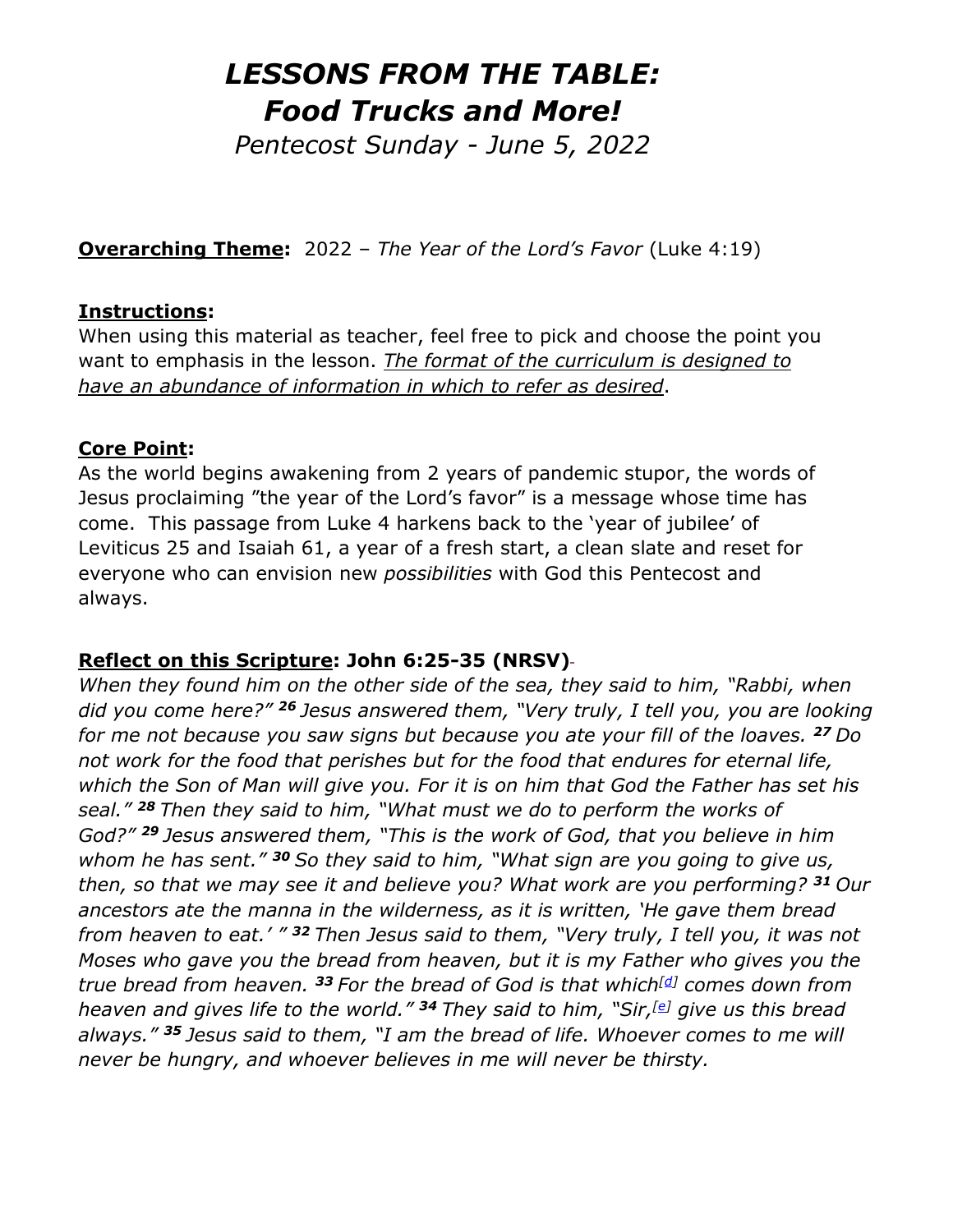## **This Week:** John 6:25-35 (NRSV)

The crowd's request for a sign from Jesus is jarring. How can they make such a request the day after the miraculous feeding of 5000+ that they experienced (6:14, 26)? Jesus' words in v. 26 confirm that the crowd does not recognize the sign that has already been enacted before them. The crowd fleshes out its demands for more bread in v. 31 by appealing to their ancestors' experience of manna in the wilderness. Their appeal is couched in the language of Scripture, although it is not an exact citation of any one text. The fact that the crowd, like their ancestors, have already been fed with miraculous bread underscores the irony of their demand. The crowd's request for bread in this verse reveals that they understand only one level of the conversation. The similarity between the crowd's request for bread and the Samaritan woman's request for water in 4:15 is unmistakable and universally recognized. Like the Samaritan woman's failure to grasp the difference between physical water from Jacob's well and the 'living water' of the Holy Spirit, the crowd of John 6 has understood one part of Jesus' words – that the bread of which he speaks is better than the bread given to their ancestors – but does not grasp why it is better. The bread of which Jesus speaks is not given "always," but is given once and for all in the very person of Jesus. Physical bread and water sustain life here temporarily, but do not satisfy eternally. Jesus offers a relationship that will satisfy our spiritual hunger and thirst, promising to sustain us forever.

- The New Interpreter's Bible Commentary, Vol IX, pp 599-600.

#### **Questions to Ponder for Accountability in the Group:**

- 1. After Jesus feeds the 5000, John tells us that the crowds are actively searching for him the next day. Why are they so interested in Jesus?
- 2. What do you think Jesus means by the statement "*Do not work for the food that perishes but for the food that endures for eternal life?"*
- 3. The people had just witnessed a miraculous sign (feeding of the multitude), yet in verse 30 they ask for another 'sign'. What do you think they are really after – another sign, more food or something else? What does that say about human nature?
- 4. Do you think that most Christians follow Jesus primarily to have their pressing needs met, or out of a spiritual desire to be in eternal relationship with him?
- 5. What do you think Jesus means by *"I am the bread of Life"?* What does Jesus mean by the statement, "*whoever comes to me will never be hungry, and whoever believes in me will never be thirsty"?*